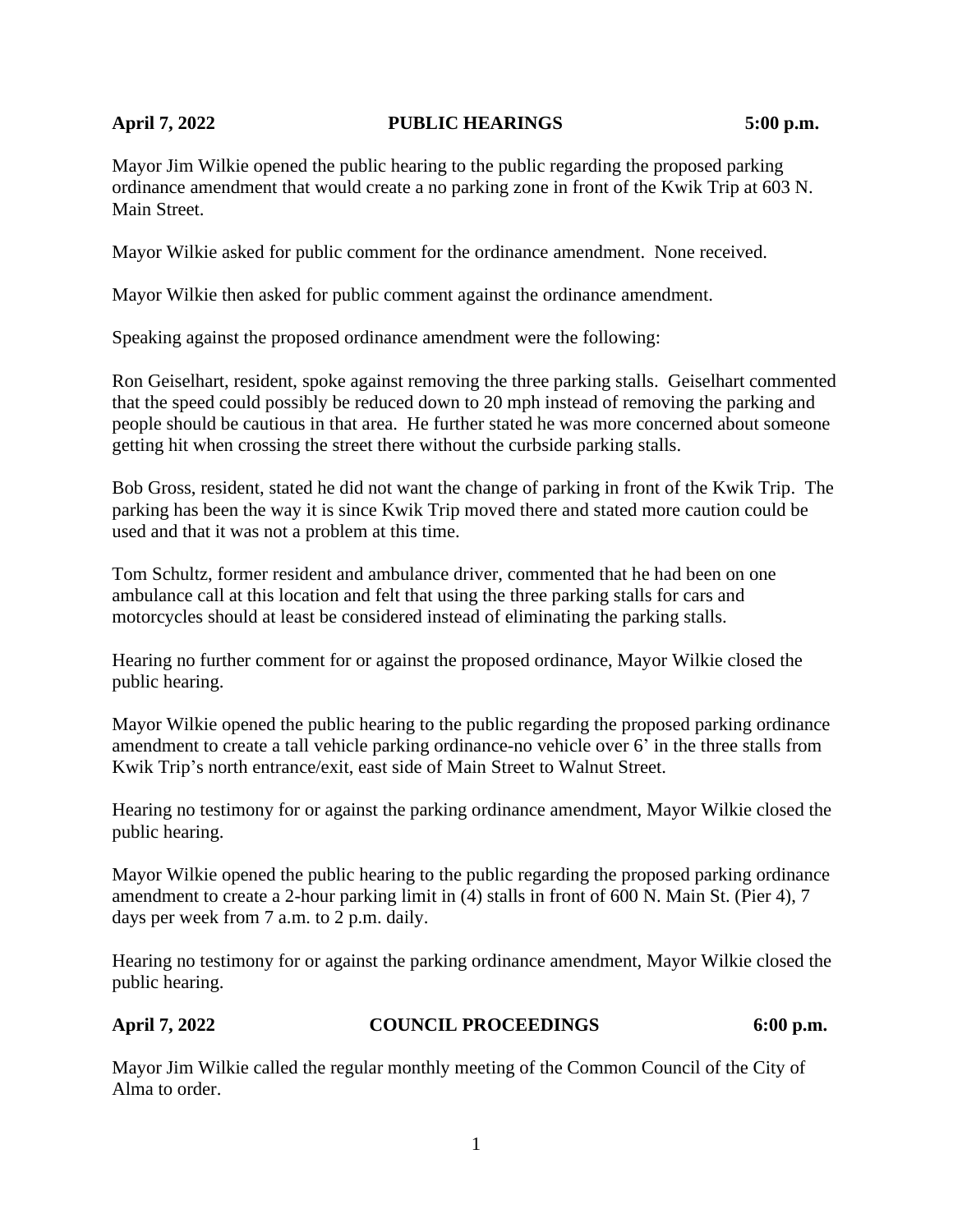Pledge of Allegiance was said.

Clerk Linda Torgerson took roll call with the following members present: Mayor Jim Wilkie, Richard Champeny, Gary Ruff, Monica Moham, Larry Farl, Larry Grisen, Gary Jepsen and David Earney.

Motion by Ruff seconded by Moham to approve the March 7, 2022 Council proceeding minutes as presented. All members voting yes.

Motion by Jepsen seconded by Ruff to approve the March 2022 Financial Report as presented. All members voting yes by roll call vote.

Motion by Moham seconded by Farl to approve the March 2022 Treasurer's Report as presented. All members voting yes.

Citizen comments:

Tom Schultz, former resident, commented to the city council that with the deficit dwindling, the city should look at harvesting some timber on the city property.

# **FINANCE/TAX & LICENSE/ZONING COMMITTEE**

Chairman Gary Ruff informed the Council that the committee met and approved all bills, vouchers and receipts.

Motion by Ruff seconded by Farl to approve Operator Licenses to: Maya Smith, Steven Wahlborg and Karla Klemme. All members voting yes.

Motion by Ruff seconded by Jepsen to approve a mobile home permit to Dave Schultz. All members voting yes.

Ruff informed the Council that the committee met on March 14<sup>th</sup> and approved the revised hunting on city property ordinance to go before the Council.

The committee reviewed the job descriptions for full-time and summer help.

The committee further recommended a raise for incentives for sewer and water licenses from \$.05 per sub-class per hour to \$.30 per sub-class per hour.

Motion by Ruff seconded by Earney to approve the recommended raise for sub-classes for water and sewer from \$.05/hr. to \$.30/hr. All members voting yes.

Jerri Schreiber questioned the need for the raise and the qualifications and training for the subclasses.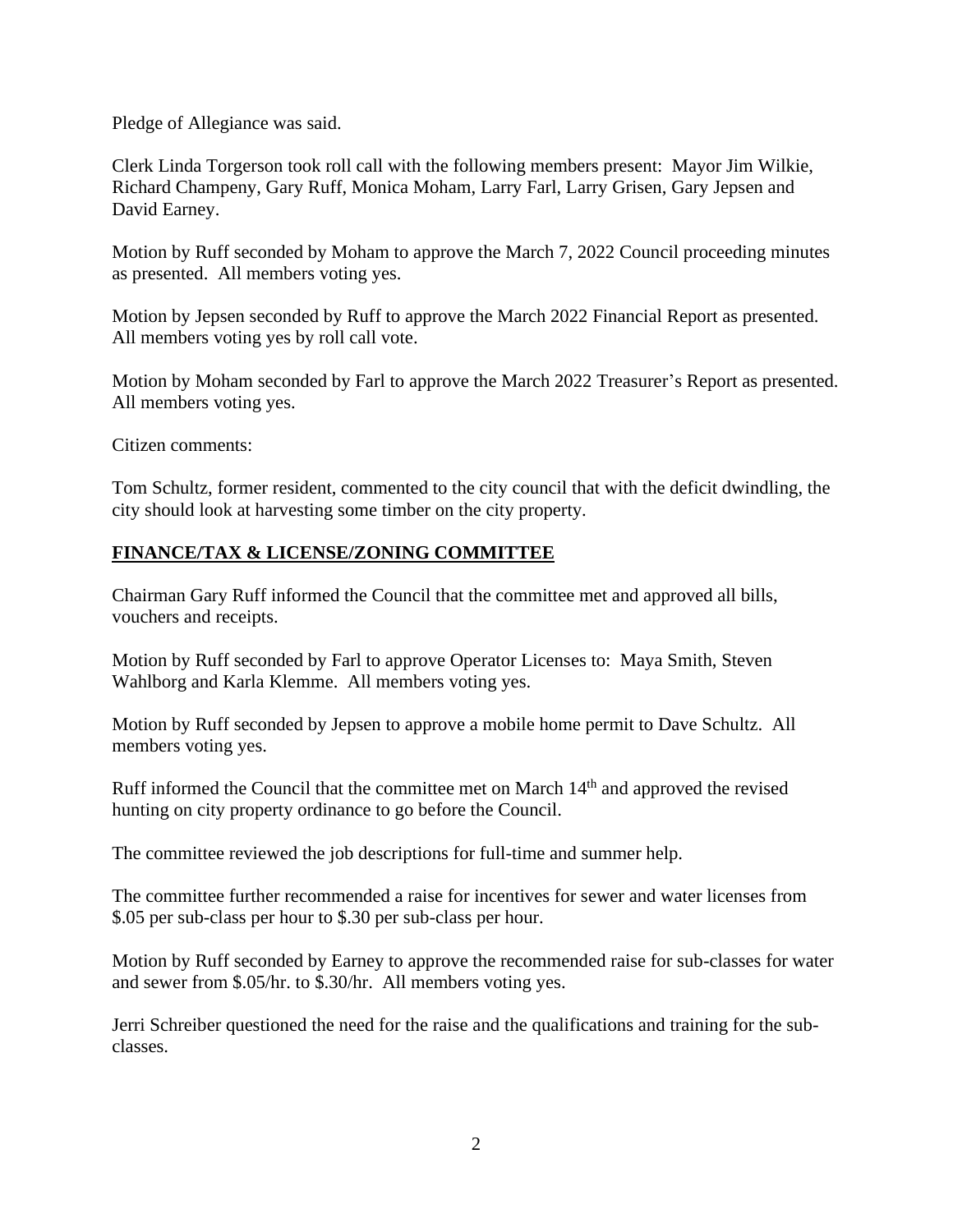Ruff stated that Clerk Torgerson had presented the committee with a list from the auditors of outstanding over-due personal property taxes for the City of Alma. The auditors recommended writing off some of them since they are no longer in business, have died, etc. All Council received a copy of the recommended write-off personal property taxes.

Motion by Farl seconded by Ruff to approve the uncollected Personal Property taxes from years 2013 through 2020 per the Finance Committee's recommendation in the amount of \$8,045.59. All members voting yes by roll call vote.

Motion by Jepsen seconded by Ruff to approve the minutes of the March  $14<sup>th</sup>$  and April  $7<sup>th</sup>$ Finance/Tax & License/Zoning committee report as presented. All members voting yes.

# **PARKS AND RECREATION COMMITTEE**

Chairperson Larry Farl informed the council that the committee met April 6, 2022 and the large item was the tree removal bids.

The committee recommended Mann's tree service with their alternate bid of \$5,000 if they could keep the trees.

Motion by Farl seconded by Moham to approve Mann's Tree service in the amount of \$5,000 for the removal of the trees. All members voting yes by roll call vote.

Farl announced that the city-wide cleanup day is May 11, 2022. Volunteers and approximately 60 students from school will be involved in the cleanup.

Motion by Ruff seconded by Jepsen to approve the Parks & Recreation committee report as presented. All members voting yes.

### **UTILITIES COMMITTEE**

Chairman David Earney informed the Council that the committee met April 6, 2022.

Bid opening was held for the crack filling and sealcoating bids with one bid received from Scott Construction for the following:

**Project 1**: Buena Vista Road (CTH E to Buena Vista Parking Lot) and Buena Vista Parking Lot (end of Buena Vista Road).----\$43,218 with alternate Double chip seal for \$60,518.00.

(All chip sealing includes hand patching with a two-person crew)

**Project 2:** High School Road (STH 35 to Spooner Rd) & Spooner Rd (STH 35 to end of new pavement)----\$17,620.00.

**Project 3**: Vista Drive (Secrist Hill to cul-de-sac) & Secrist Hill (Vista Drive to STH 37)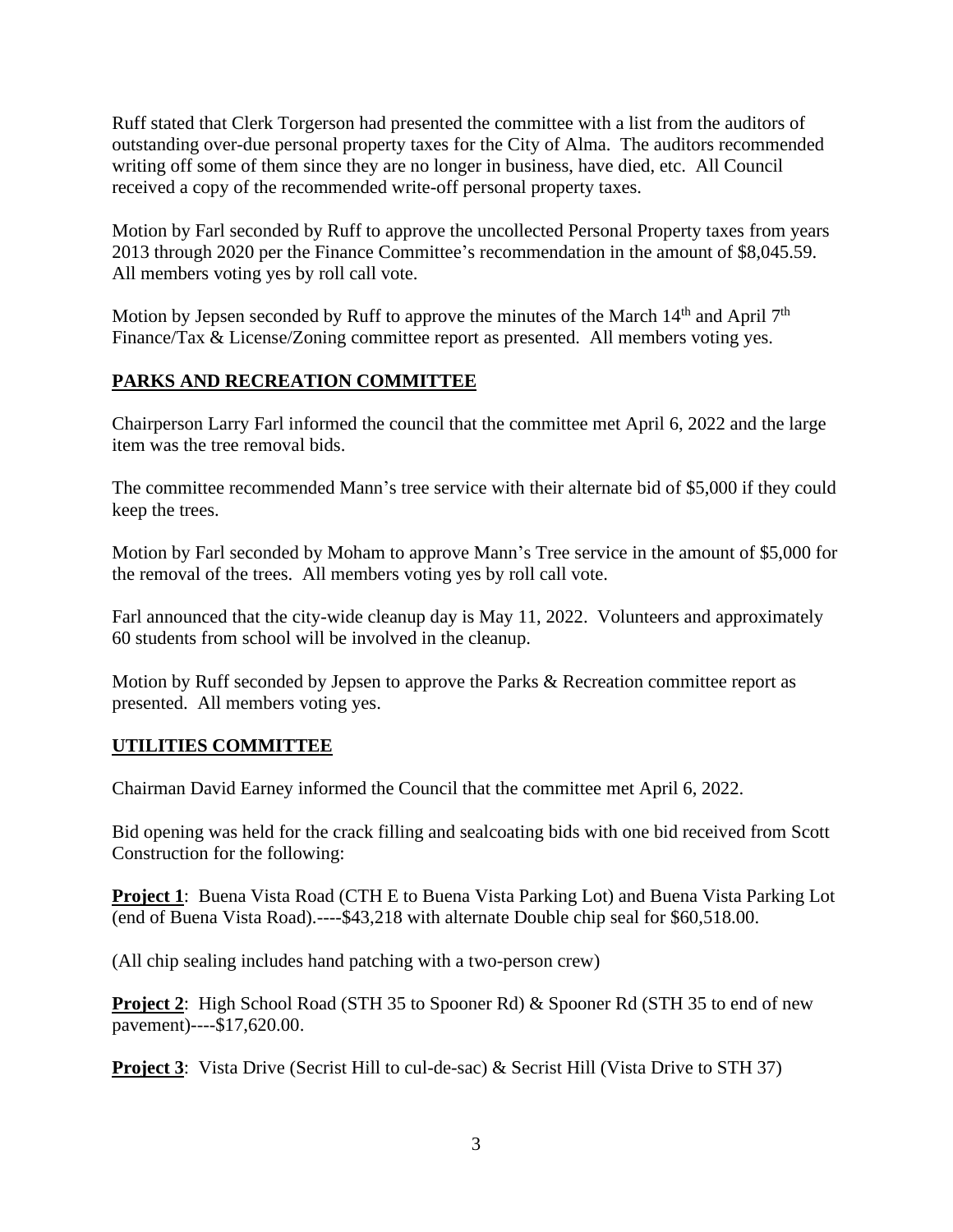SINGLE Chip sealing with 100% fractured 3/8" washed DARK Granite chips and PG 58-28 Hot Liquid Asphalt with 5% cutback and NO crack filling  $= $10,063.00$ .

Due to numerous cracks SCI recommends: DOUBLE Chip sealing with 100% fractured  $\frac{1}{4}$ " washed DARK granite chips and PG 58-28 Hot Liquid Asphalt with 5% cutback, EXCEPT only 45% of Vista Drive double chip sealed and top layer of Secrist Hill to use 3/8" chips = \$12,908.00.

(all chip sealing includes hand patching with a two-person crew).

The street resurfacing budget is \$16,000.00 and the Park & Recreation committee approved \$10,000 to come out of their outlay budget, Joe Wick commented.

It was stated that the Alma School will be doing their parking lot and some playground area and would like pea gravel used instead of the fractured chips.

The committee recommended approval of all three projects for a total of \$91,046.99.

Motion by Earney seconded by Grisen to approve all three projects as bid by Scott Construction for a total of \$91,046.99. All members voting yes by roll call vote.

Earney informed the council that street sweeping will be April 19, 20 and 21.

Earney informed the council that the committee recommended replacement of the pinch valve with installation in the amount of \$9,043.00.

Motion by Earney seconded by Earney to approve the replacement of the pinch valve with installation in the amount of \$9,043.00 to Dorner for the pinch valve and B & M for the installation. All members voting yes by roll call vote.

Earney informed the council that the committee recommended approval of the degritting system to B & M in the amount of \$5,400.00.

Motion by Earney seconded by Moham to approve the quote from  $B \& M$  for the degritting system for the wastewater treatment plant in the amount of \$5,400.00. All members voting yes by roll call vote.

Earney stated the committee had approved a water meter for a customer that had an unusually large sewer and water bill and will review results at the next committee meeting.

Motion by Farl seconded Champeny to approve the Utilities Committee report as presented. All members voting yes.

Motion by Champeny seconded by Earney to approve the parking ordinance amendment to eliminate the three parking stalls in front of the Kwik Trip-603 N. Main Street. All members voting no.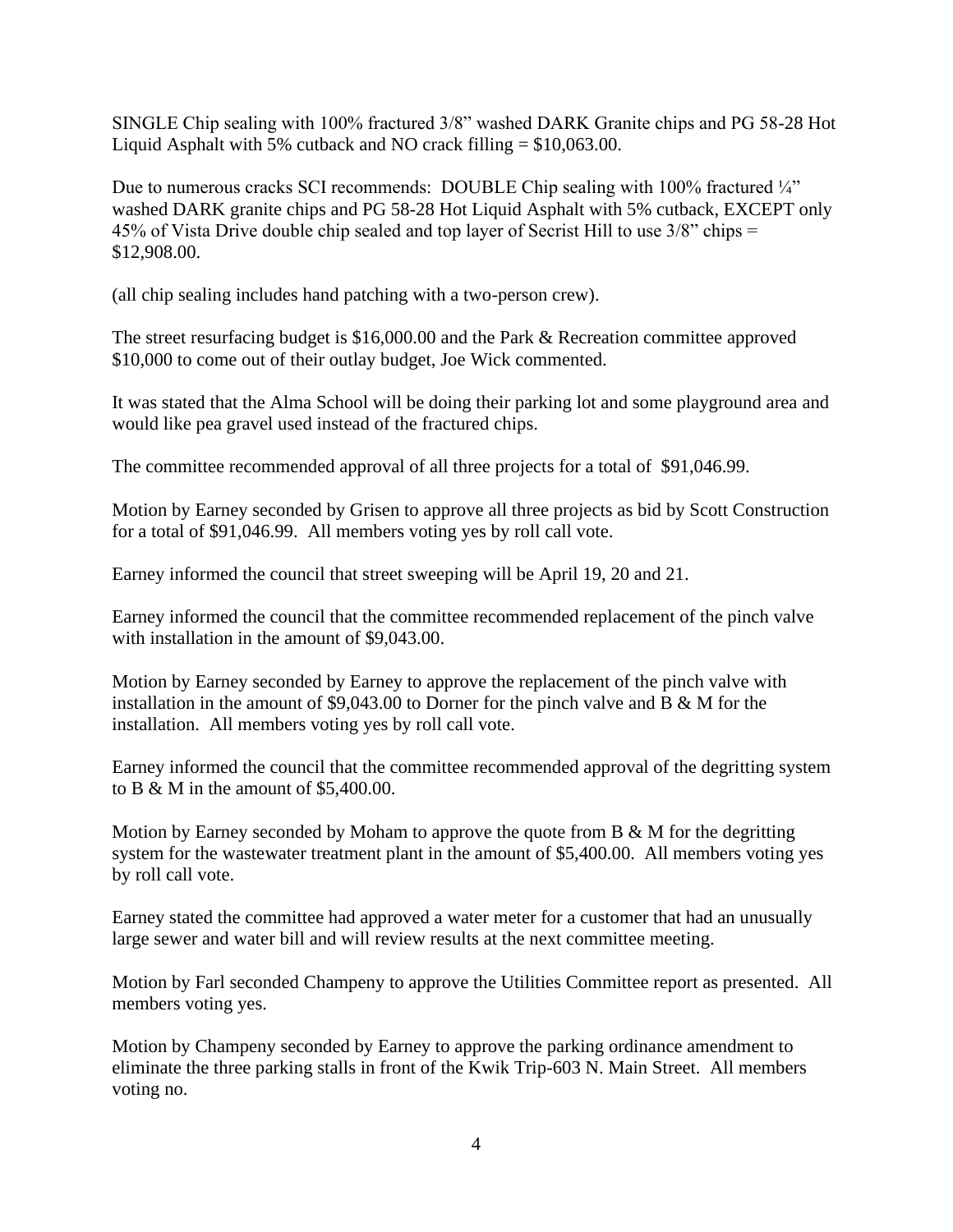#### Discussion:

Gary Jepsen stated that with the public comments that were received this evening that the city should look at an alternate solution such as compact cars and motorcycles.

Jerri Schreiber, business owner, stated that she felt the signs for the 6' limit vehicle height should be on taller posts, so they are more visible to the vehicles.

Attorney Seifert stated that it would be exceedingly difficult to come up with a legal definition of a compact car. It would need to be extremely specific to take to court, Seifert stated.

Larry Farl recommended reducing the three spots to two to allow more sight distance at the entrance/exits.

Gary Ruff suggested no trucks and no SUV's.

Liz Nuzum commented that it is the driver's responsibility to take caution when leaving the Kwik Trip and all the other intersections that have poor visibility when entering Hwy 35.

Police Chief Michael Johnson informed the council and those present that the safety matter came out of the Buffalo County Highway Safety Committee meeting. It was reported that the intersection at Hwy 35 and 25 and the Alma Kwik Trip were the most dangerous areas in the County. The County Highway safety committee stated they had received numerous complaints. The state recommended that the City of Alma produce some kind of solution to make this exit onto Hwy 35 more safe. The committee has studied this in the past and recently came up with the ordinance to remove the three parking spaces and is only for the side of safety. It's a possible solution, Johnson stated and to be proactive.

A lengthy discussion was held regarding signage needed to describe SUV's.

Bob Gross suggested No pickups and SUVs.

Jepsen stated not to use the work pickups and to use trucks instead.

Larry Grisen inquired if the proper space from the driveways are provided currently. Johnson stated yes.

Motion by Earney seconded by Farl to adopt the parking ordinance amendment to install 2 sixfoot maximum height stalls on the east side of Main Street from the Kwik Trip north entrance/exit to Walnut St. Six members voting no, one yes (Ruff) by roll call vote.

Motion by Farl seconded by Grisen to send the parking situation regarding safety when exiting the Kwik Trip back to the Services Committee for recommendation. All members voting yes.